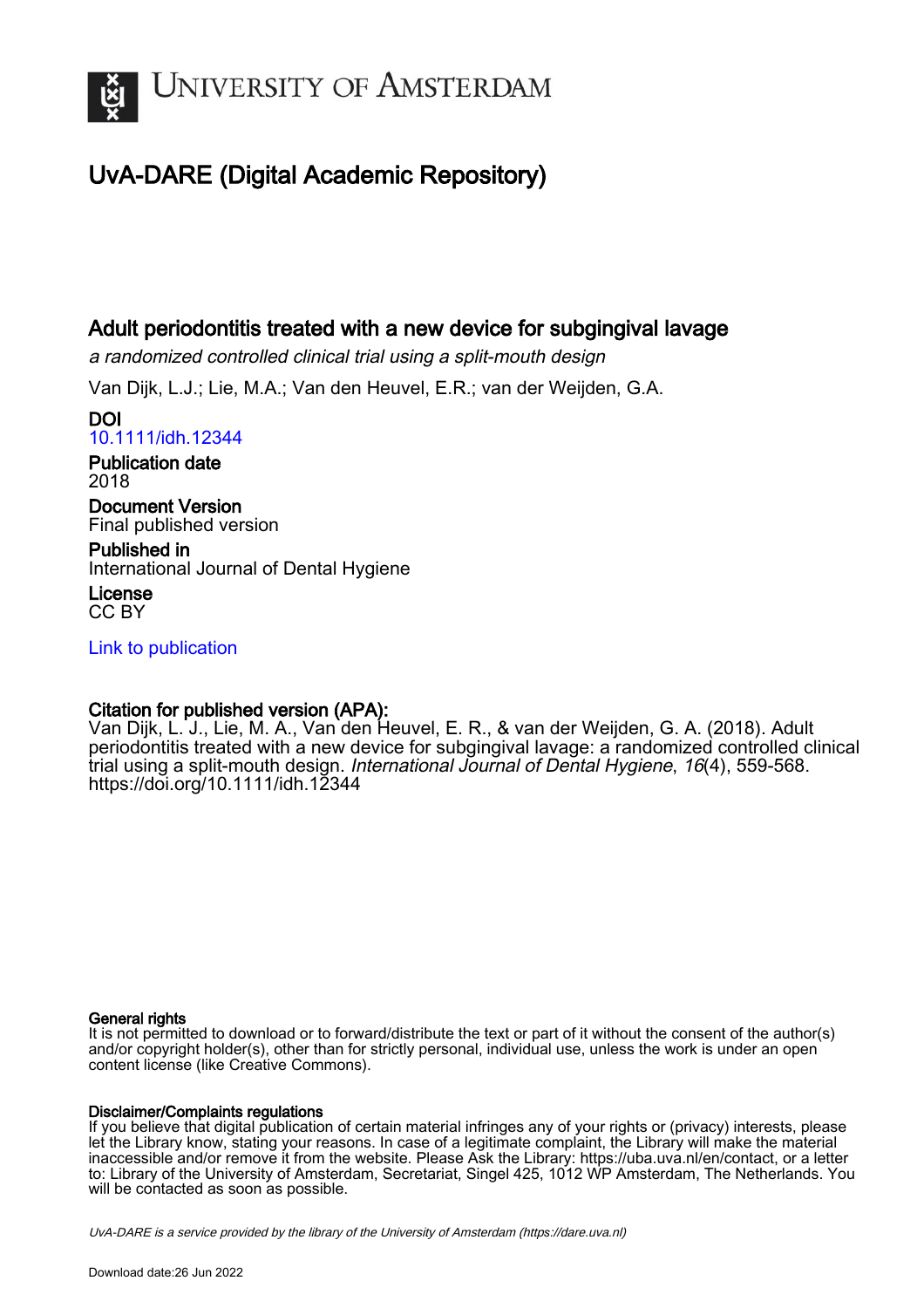### ORIGINAL ARTICLE



# **Adult periodontitis treated with a new device for subgingival lavage—a randomized controlled clinical trial using a split-mouth design**

**L. J. Van Dijk**<sup>1</sup> | M. A. Lie<sup>1</sup> | E. R. Van den Heuvel<sup>2</sup> | G. A. Van der Weijden<sup>3,4</sup>

1 Clinic for Periodontology, Groningen, The **Netherlands** 

2 Department of Mathematics & Computer Science, Eindhoven University of Technology, Eindhoven, The Netherlands

3 Department of Periodontology, Academic Centre for Dentistry Amsterdam (ACTA), University of Amsterdam and Vrije Universiteit, Amsterdam, The Netherlands

4 Clinic for Periodontology & Implantology, Utrecht, The Netherlands

#### **Correspondence**

Fridus Van der Weijden, Department of Periodontology, Academic Centre for Dentistry Amsterdam (ACTA), University of Amsterdam and Vrije Universiteit, Amsterdam, The Netherlands. Email: [ga.vd.weijden@acta.nl](mailto:ga.vd.weijden@acta.nl)

#### **Funding information**

The study was self-funded by the Clinic for Periodontology Groningen, The Netherlands.

### **Abstract**

**Objectives**: To evaluate in patients with untreated adult periodontitis, the effect of treatment with a novel pocket irrigator/evacuator device (IED) compared to conventional subgingival debridement (CPT), both provided during the initial phase of active periodontal therapy.

**Methods**: This study was an examiner-blind, randomized controlled clinical trial using a split-mouth design. Systemically healthy patients with adult periodontitis were selected. Full-mouth probing pocket depth (PPD), gingival bleeding on pocket probing scores (BOPP), gingival recession (REC) and dental plaque (PI) were assessed at baseline. All participants received oral hygiene instructions and supragingival prophylaxis including polishing. In 2 randomly assigned contra-lateral quadrants, approximal sites were irrigated with the IED, whereas in the other quadrants, CPT was provided. The CPT consisted of subgingival debridement using ultrasonic devices followed by the use of hand instruments. At 3 months post-treatment, the clinical parameters were re-assessed.

**Results**: Twenty-five patients met the inclusion criteria and were willing to participate. At 3 months post-treatment, the PPD and BOPP had significantly improved for both treatment modalities. Pockets of ≥5 mm reduced by 0.64 mm in the IED group (*P* < .001), compared to a reduction of 0.82 mm for the CPT group (*P* < .001). With respect to the primary outcome parameter (PPD) and BI, the results with the IED were less pronounced. Between the test and control groups, no significant differences were observed for REC and PI.

**Conclusions**: Oral hygiene instructions, supragingival prophylaxis and subgingival lavage with the IED resulted in a significant reduction in PPD and BOPP. However, the effect does not reach the results of CPT which included the subgingival use of ultrasonic and hand instruments.

#### **KEYWORDS**

bleeding on probing, irrigator, lavage, periodontitis, plaque, probing pocket depth, recession

This is an open access article under the terms of the [Creative Commons Attribution](http://creativecommons.org/licenses/by/4.0/) License, which permits use, distribution and reproduction in any medium, provided the original work is properly cited.

© 2018 The Authors. *International Journal of Dental Hygiene* Published by John Wiley & Sons Ltd.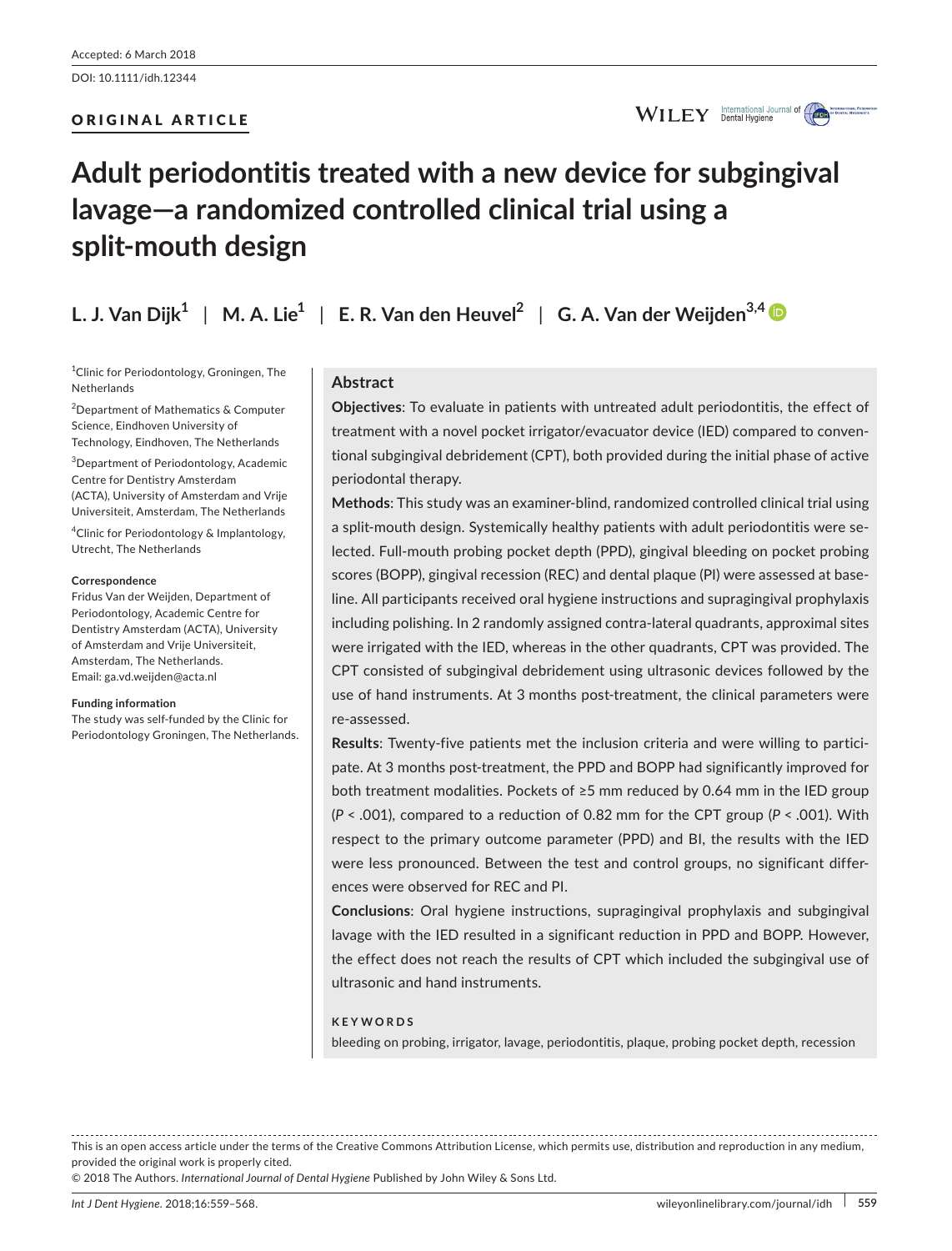### **1** | **INTRODUCTION**

Periodontitis is one of the most common chronic inflammatory diseases in humans, characterized by gingival inflammation and periodontal tissue breakdown. Loss of alveolar bone support ultimately results in loss of teeth. $^{\rm 1}$  The most important risk factor for periodontitis is the accumulation of a plaque biofilm at and below the gingival margin within which dysbiosis develops and which is associated with an inappropriate and destructive host inflammatory immune response.<sup>2</sup> Periodontitis is a ubiquitous disease affecting over 50% of the world's adult population, the occurrence of which increases with age.<sup>3</sup> Severe periodontitis is the sixth most prevalent human disease, with a standardized prevalence of  $11.2\% ^{4}$  according to the 2010 global burden of diseases study, and a major cause of tooth loss. It has a negative impact on oral health, quality of life, speech, nutrition, confidence and overall well-being and is independently associated with several systemic chronic inflammatory diseases. Periodontitis, therefore, represents a significant public health concern.<sup>2</sup>

The goals of periodontal therapy are to preserve, improve and maintain the natural dentition. The majority of patients can retain their dentition over their lifetime with appropriate treatment, selfperformed dental plaque control and continue maintenance care.<sup>5</sup> Periodontal therapy consists of the elimination of the biofilm by supra- and subgingival cleaning, and if necessary the reduction in the residual deep periodontal pockets by surgical treatment. Subgingival instrumentation of the teeth is performed with curettes or with an ultrasonic device. Ultrasonic scalers are operated with a water flow that serves several purposes, including the reduction in frictional heating of the scaler tip. A documented benefit of the flowing water is the generation of biophysical forces—namely cavitation and microstreaming.<sup>6</sup> Meticulous subgingival debridement is an inherently time-consuming and difficult procedure, and it requires a great deal of stamina on the part of the operator as well as the patient. Success is highly dependent on the skill of the clinician and the attention to detail in instrumentation.<sup>7</sup>

Numerous studies from the past decade address the impact of subgingival irrigation on clinical and microbiologic parameters.<sup>8</sup> Investigations using subgingival irrigation as a monotherapy and in combination with root planing provided a perspective on the benefits and limitations of this treatment method.<sup>9</sup> The biological rationale for subgingival irrigation is a non-specific action of flushing the pocket contents and thereby effectively altering the quality and quantity of unattached subgingival plaque.10 The pocket penetration by powered oral irrigation devices was found to be 71% for shallow sites, 44% for moderately deep sites and 68% for deep sites, with a maximum pocket penetration of 4-5 mm. Using specially designed subgingival irrigation tips placed 1 mm below the gingival margin, irrigants can access 90% of the depth of 6 mm pockets and 64% of the depth of pockets exceeding 7 mm.<sup>11</sup> The American Academy of Periodontology  $(AAP)^{12}$  concludes that there is insufficient evidence to support one-time, professionally provided subgingival irrigation even as a supplemental procedure to augment the effects of scaling and root planing.

A novel irrigator/evacuator device (IED) has been developed to improve the flushing of the subgingival area. A nozzle placed on the interdental papillae, covering the entrance of the interdental pockets is connected with a vacuum pump which causes a negative pressure in the pockets. This is alternated by the application of a rinsing fluid (demineralized water) through a small hose in the centre of the nozzle. A frequent change in evacuation and irrigation causes a hydrokinetics turbulence intended to flush out the subgingival biofilm.

The aim of this study was to evaluate in patients with adult periodontitis, the effect of this novel pocket irrigator/evacuator device without subgingival instrumentation, compared to conventional periodontal treatment using a combination of subgingival ultrasonic and hand instrumentation, both provided during the initial phase of active periodontal therapy.

### **2** | **MATERIAL AND METHODS**

The recommendations for strengthening the reporting procedure were followed as suggested by the guideline Consolidated Standards of Reporting Trials (CONSORT) and the checklist Template for Intervention Description (TIDieR), as retrieved from the EQUATOR Network (available at: [https://www.equator-network/org/reporting-guidelines\)](https://www.equator-network/org/reporting-guidelines).

### **2.1** | **Design**

The experiment used a split-mouth model in which contra-lateral quadrants were randomly assigned to the test treatment of irrigation or the conventional mechanical periodontal therapy as control.<sup>13</sup> All measurements were performed under identical conditions by one and the same clinical examiner (MAL) who was blinded to the assigned treatment. Randomization was performed using true random numbers, which were generated by sampling and processing a source of atmospheric noise (available at:<https://www.random.org>). The randomization code was kept in a sealed envelope in the investigator site file and was only accessible to the coordinator (LJvD), who was therefore responsible for allocation concealment. Records of earlier examinations were not available to the examiner at the time of re-examination To further conceal the intervention from the examiner, the participants were instructed not to reveal their assignment in any way. Professional instructions and instrumentation took place in an area separate from that of the examiner (Figure 1).

### **2.2** | **Participants**

Consecutive patients with adult periodontitis who had been referred in the period of October 2010 up to June 2012 by general dentists to the Clinic for Periodontology Groningen (The Netherlands) were verbally invited to participate. Upon receiving a positive response, written detailed information about the outline, purpose and duration of the study was provided. Participants were asked to read this information carefully and if willing to participate they were requested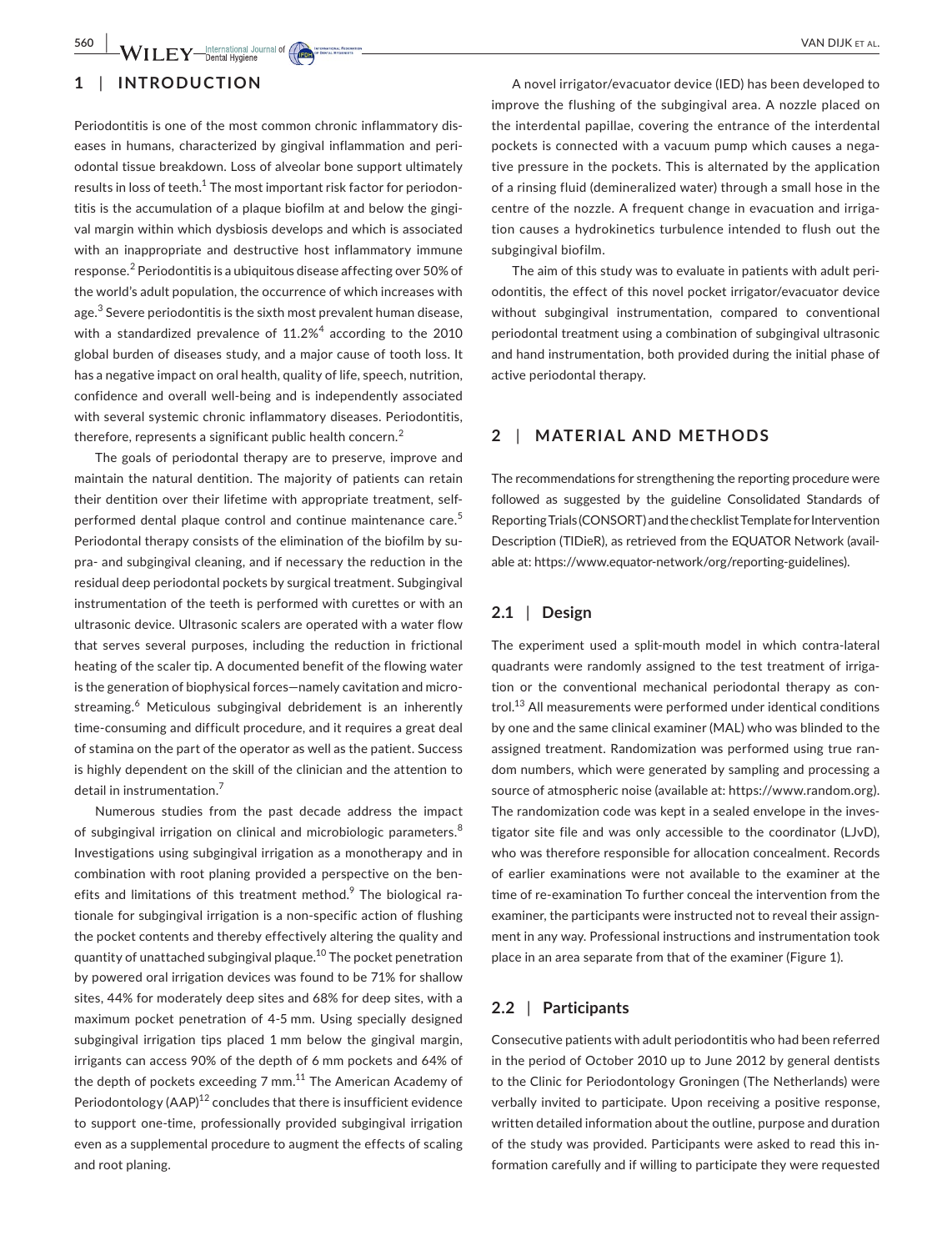

Analysed ( $n = 25$ ) Excluded from analysis  $(n = 3)$ 

3 participant received antibiotics during the study period

Analysis

#### FIGURE 1 CONSORT flow diagram

to sign the informed consent. Those who consented were scheduled for a baseline clinical assessment.

Eligible participants were defined by the following criteria:

- **1.** Diagnosed with untreated adult periodontitis
- **2.** ≥10% of sites with pockets of ≥5 mm
- **3.** Pockets comparably divided over the 4 quadrants in the mouth
- **4.** Systemically healthy as assessed by the medical questionnaire

Exclusion criteria were as follows:

- **1.** antibiotic medication within 3 months preceding the start of the study;
- **2.** use of other medication (such as anti-inflammatory medication) that might affect the outcome of the study;
- **3.** partial dentures;
- **4.** ongoing orthodontic treatment;
- **5.** extensive dental restorations;
- **6.** preventing adequate oral hygiene.

### **2.3** | **Study products**

### **2.3.1** | **Supragingival scaling and polishing**

Teeth were scaled and polished supragingivally with the purpose of making them free of plaque, stain and calculus. An piezoelectric-driven ultrasonic scaler (Piezo Master 400, EMS®, Nyon, Switzerland) with metal EMS tips (P, PS, PL3) and hand instruments (Gracey, SG # 11/12, 13/14, Hu-Friedy Ins. Co., USA) followed by rotating polishing cups, points and brushes (Young #051101, and #090101; Young Dental®, USA) with polishing paste (Zircate Prophy Paste #677001, Dentsply<sup>®</sup>, USA) were used. Oral hygiene instructions included the use of an electric toothbrush (Philips Sonicare®, Amsterdam, The Netherlands), cylindrically shaped interdental brushes and woodsticks, the size of which was tailored to the individual patient's needs (Tepe®, Rijswijk, The Netherlands; Lactona®, Bergen op Zoom, The Netherlands).

### **2.3.2** | **Conventional subgingival debridement (CPT)**

The ultrasonic scaler (Piezo Master 400, EMS®) with metal EMS tips (P, PS, PL3) was used underwater irrigation according to the manufacturer's instructions. At the decision of the dental hygienist, this was followed by the use of an assortment of manual periodontal curettes (Gracey, SG # 11/12, 13/14, Hu-Friedy Ins. Co.). The curettes were sharpened as the operator deemed necessary. Conventional subgingival debridement was finished when the operator felt the surface to be smooth. Local anaesthesia was used according to the patients' needs (Septanest N 40 mg/ml, Septodont®, Saint-Maur-Des-Fossés, France).

### **2.3.3** | **Novel pocket irrigator/evacuator device (IED)**

Introducing an irrigation fluid into the periodontal pockets results in a positive pressure towards the base of the pocket, which likely prevents the fluid from reaching the entire subgingival area. With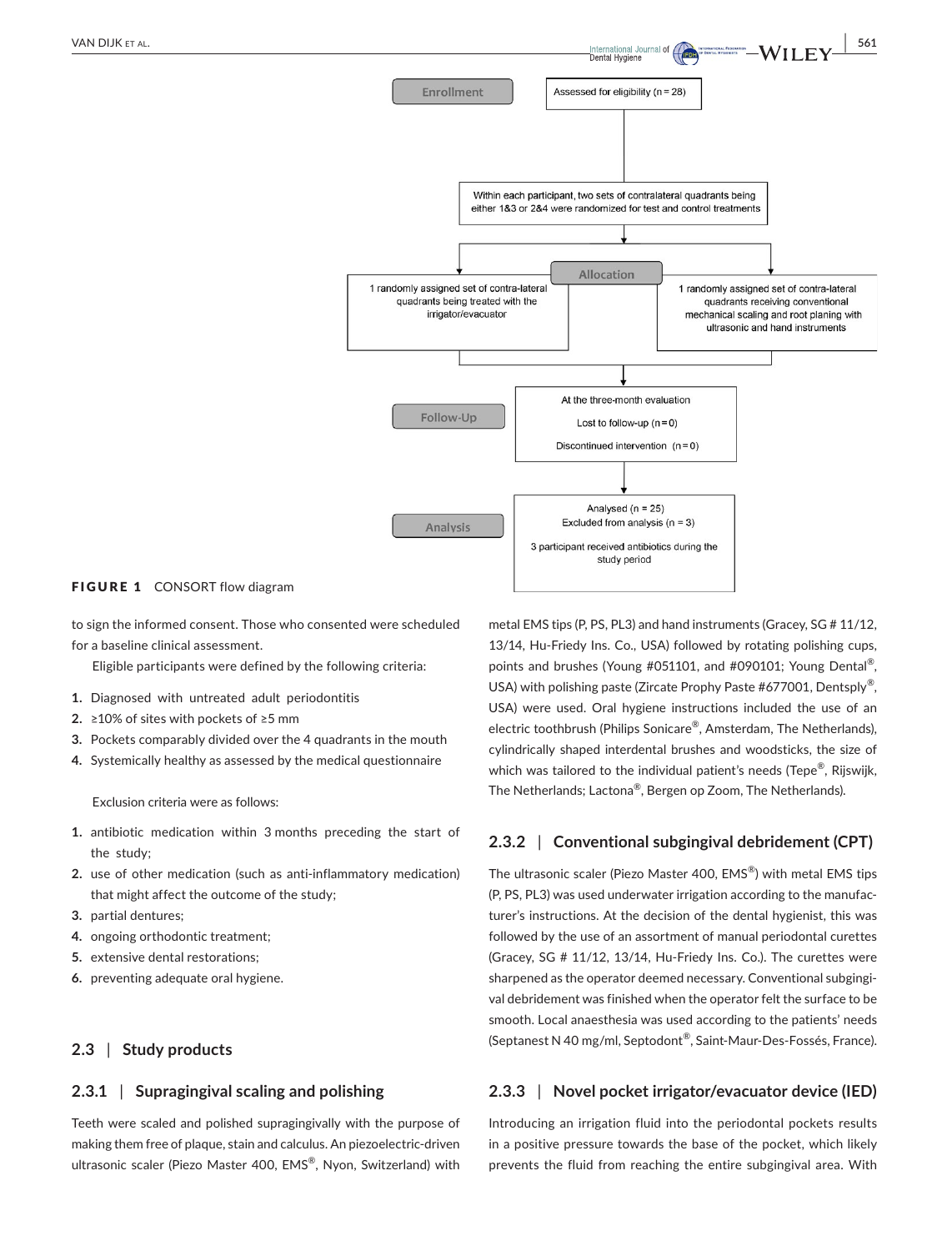**562 a a** *MAI***<sub>LL</sub> <b>F** *NAI* ILE **T** *N CON CON CON CON CON CON CON CON CON CON CON CON CON CON CON CON CON CON CON CON CON C* 

this novel irrigation device, a light negative pressure of 0.35 mm Hg is applied with the nozzle at the entrance of a periodontal pocket thus removing subgingival fluid from the pocket (see Figure 2A). Alternatingly, irrigation fluid is applied by a thin hose which is located in the centre of the nozzle (see Figure 2B). In this study, demineralized water was used as the irrigation fluid. The negative pressure alternating with the application of fluid was repeated at a high frequency of 250 milliseconds per cycle.

### **2.4** | **Study procedures**

### **2.4.1** | **Clinical measurements**

The primary clinical outcome measured was a change in probing pocket depth. Bleeding upon probing and recession were considered as secondary outcomes. As the treatment effect is known to be dependent on the level of oral hygiene,<sup>14</sup> dental plaque was scored as a surrogate parameter providing an indication of the participants' compliance with instructions in daily oral self-care.

#### nozzle in situ **(A)**



**(B)** nozzle with fluid tube



FIGURE 2 (A) Nozzle in situ. (B) Nozzle with fluid tube dropouts.

The following clinical measurements were performed at baseline before the initial therapy and at the 3-month evaluation visit.

- **1.** Probing pocket depth (PPD) as measured from the bottom of the pocket to the gingival margin.
- **2.** Visible gingival recession (REC) as measured from the cementoenamel junction to the gingival margin
- **3.** Bleeding on pocket probing (BOPP) according to the criteria described by Lie et al.<sup>15</sup>
- **4.** Plaque score (PI) according to the criteria of the modified Plaque Index of Silness & Loё<sup>16</sup>

Six sites around each tooth were scored (mesio-buccal, buccal, disto-buccal, mesio-palatal, palatal and disto-palatal). The PPD, BOPP and REC were measured using a periodontal probe with William's markings (PQW, Hu-Friedy Ins. Co.). Pocket probe readings were rounded off to the nearest millimetre. All measurements were performed by one examiner (MAL) who was blinded to the assigned treatment.

### **2.5** | **Study outline**

The flow of the treatment as provided is presented in Figure 3. At the baseline assessment, the clinical situation was assessed by the examiner (MAL), and appointments for active periodontal therapy were made. Treatment was provided by a dental hygienist with 3 appointments over the course of 3 consecutive weeks. These visits included repeated oral hygiene instructions as well as supragingival scaling and polishing. Two contra-lateral quadrants (one in the upper and one in the lower jaw; either 1st and 3rd or 2nd and 4th) were treated subgingivally in the conventional mechanical way using both ultrasonic and hand instruments and served as control sides (CPT).

In the opposing contra-lateral quadrants, the subgingival pocket areas were irrigated by the dental hygienist with the novel irrigation device (IED). The irrigation nozzle was applied for 10 seconds at each interproximal site and approached both from the buccal and palatal aspect. Treatment was provided twice a week for a period of 3 consecutive weeks.

During an intermediate appointment with the dental hygienist, 1 month prior to the final evaluation of the full-mouth dentition was scaled and polished supragingivally. Assessment of the periodontal condition was performed 3 months after the last treatment by the same examiner (MAL).

### **2.6** | **Power calculation**

Recent data indicate that the intra-individual standard deviation in mean PPD measurements is  $0.48<sup>17</sup>$  "A priori" power calculations revealed that a study with 23 pairs would be able to detect a difference of 0.28 ( $\alpha$  = .05;  $\beta$  = .20). For the purpose of this study, 28 subjects were enrolled to anticipate for potential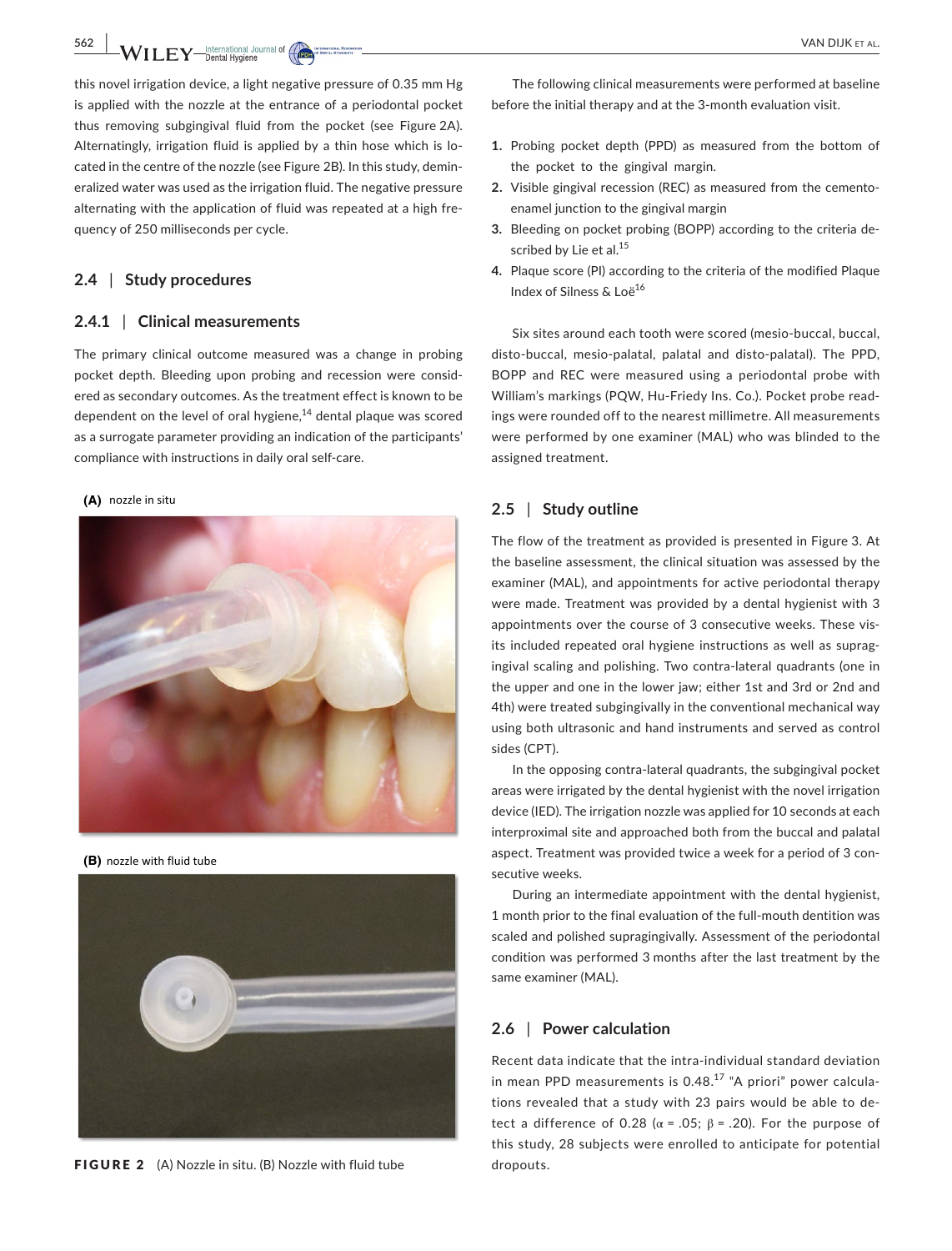

FIGURE 3 Flow of the clinical assessment during the 3-mo study period and the time points of the assigned interventions

= sub-gingival lavage with irrigator/evacuator device of all approximal sites in the assigned quadrants and repeated in the five consecutive sessions.

### **2.7** | **Statistical analysis**

With the irrigation nozzle primarily applied at the interdental aspect, the data of 4 sites were used for the purpose of this study, namely the interproximal sites (mesio-buccal, disto-buccal, mesio-lingual and disto-lingual). Four repeated outcomes were calculated from the multiple repeated measures on all of the teeth, by taking either an average (for the numerical and ordinal outcomes) or a sum (for binary outcomes). They were calculated per treatment for each follow-up time (baseline and one follow-up). For numerical (PPD and REC) and ordinal values (plaque scores), a linear mixed effects model was applied, while for binary outcomes (bleeding score), a generalized linear mixed model was applied. Restricted maximum-likelihood estimation was used for the linear mixed effects model, and generalized estimating equations (GEE) were selected for the generalized linear mixed model. Each of the 4 results has a mean which may be differently affected by smoking (0 = participants who had not smoked for at least 1 year, 1 = smokers who smoke 1-10 cigarettes a day, 2 = smokers who smoke more than 10 cigarettes a day). To address correlation between the repeated values, an unstructured variancecovariance matrix was applied to follow-up time with an additional correlation coefficient for the treatments in case of numerical values. An exchangeable working correlation matrix with the empirical estimator was applied with GEE for the analysis of binary variables, using a binomial distribution with logit link function. Based on the fitted model, appropriate contrast statements were created to determine the effect of treatment with respect to the baseline results as well as whether the effect size between the 2 treatments was different. Effect sizes with a *P*-value smaller than .05 were considered significant. Analysis was performed per protocol.

### **2.8** | **Ethics approval**

The study followed instructions based on the Helsinki principles (2008). The protocol was independently reviewed and approved by the Medical Ethics Committee of the University Medical Centre Groningen under the number NL31743.042.10.

### **3** | **RESULTS**

Of the 28 patients with adult periodontitis who were enrolled in the study, the data of 3 were excluded because they were prescribed antibiotics during the course of the study, thus leaving 25 patients for the study, consisting of 12 females and 13 males with a mean age of 46 years (range 34-67). Of these patients, 15 were non-smokers, 4 were light smokers and 6 were heavy smokers.

The plaque score data are presented in Table 1 and show that the level of oral hygiene at baseline for the control and test quadrants was comparable (*P* = .286). Self-performed oral hygiene improved

TABLE 1 Mean plaque score and range [min-max] for control and test treatments for all patients. The results reported at the 2 time points are estimated means from the fitted model

|                           | <b>Control treatment</b> |                      |                      | <b>Test treatment</b> |                      |                      |
|---------------------------|--------------------------|----------------------|----------------------|-----------------------|----------------------|----------------------|
| Variable                  | <b>Baseline</b>          | 3 months             | <b>Difference</b>    | <b>Baseline</b>       | 3 months             | <b>Difference</b>    |
| Plaque score <sup>a</sup> |                          |                      |                      |                       |                      |                      |
| Approximal                | 1.73<br>[1.58; 1.88]     | 0.52<br>[0.30; 0.75] | 1.21<br>[0.96; 1.45] | 1.76<br>[1.61; 1.91]  | 0.53<br>[0.31; 0.75] | 1.24<br>[0.99; 1.48] |
| $P$ -value $b$            | P < .001                 |                      | P < .001             |                       |                      |                      |

<sup>a</sup>O = no plaque present, 1 = thin film of plaque visible by disclosing fluid or using a probe, 2 = moderate accumulation of plaque.  $^{\rm b}$ Statistical analysis between baseline and end scores.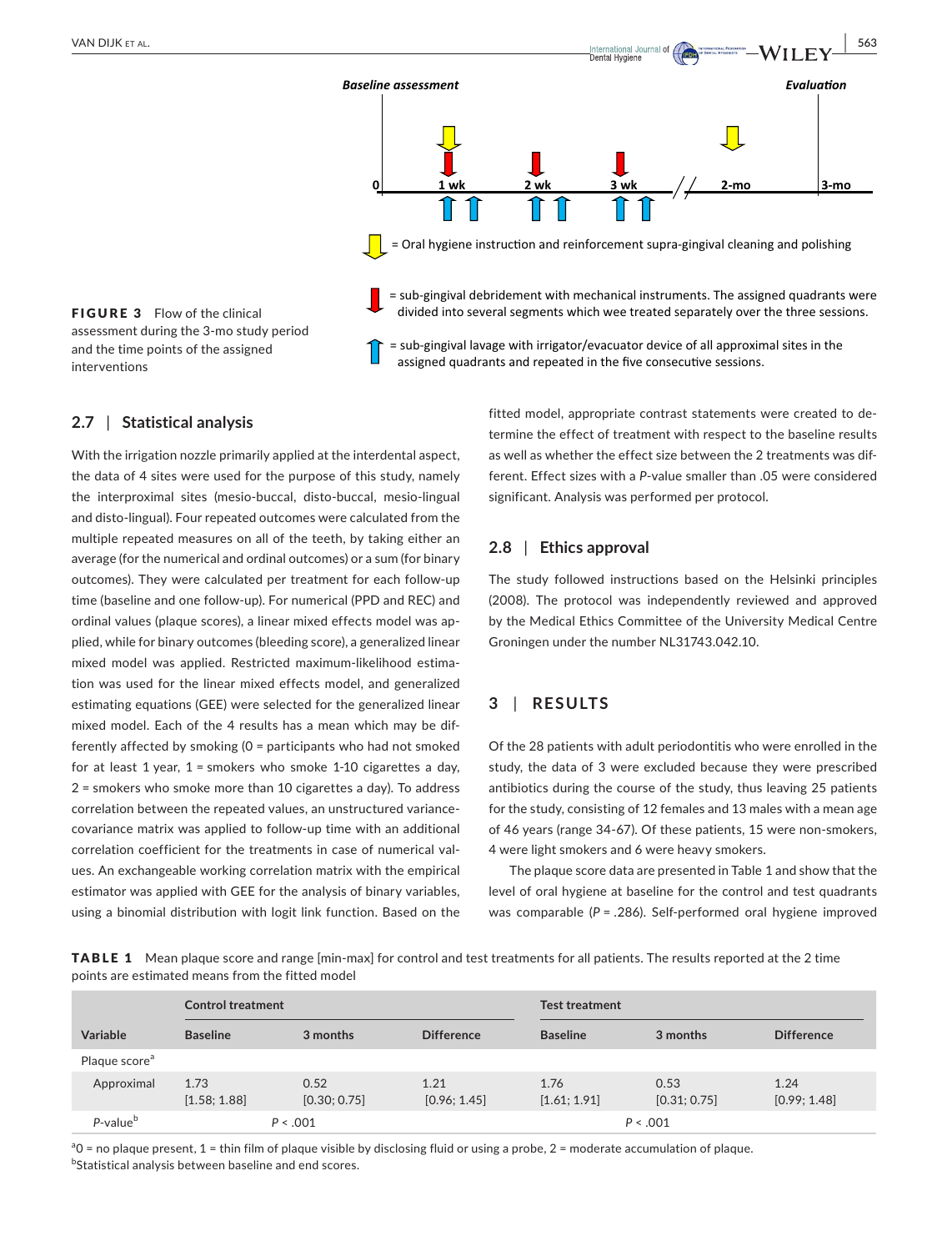TABLE 2 Mean probing pocket depth and range [min-max] in mm for control and test treatments for all patients. Results reported are estimated means from the fitted model. The number of sites represents the data per participant

|                                                   | <b>Control treatment</b> |                      |                      | <b>Test treatment</b> |                      |                      |  |
|---------------------------------------------------|--------------------------|----------------------|----------------------|-----------------------|----------------------|----------------------|--|
| Variable                                          | <b>Baseline</b>          | 3 months             | <b>Difference</b>    | <b>Baseline</b>       | 3 months             | <b>Difference</b>    |  |
| Mean probing pocket depth                         |                          |                      |                      |                       |                      |                      |  |
| Approximal <sup>a</sup>                           | 4.37<br>[4.00; 4.75]     | 3.55<br>[2.30; 3.89] | 0.82<br>[0.60; 1.05] | 4.46<br>[4.08; 4.84]  | 3.82<br>[3.48; 4.17] | 0.64<br>[0.41; 0.87] |  |
| P-value <sup>b</sup>                              | P < .001<br>P < .001     |                      |                      |                       |                      |                      |  |
| Number of sites:<br>median (range)                | $36(16-48)$              |                      |                      | $32(12-48)$           |                      |                      |  |
| Mean probing pocket depth 4-5 mm at baseline      |                          |                      |                      |                       |                      |                      |  |
| Approximal <sup>a</sup>                           | 4.38<br>[4.28; 4.49]     | 3.34<br>[3.15; 3.53] | 1.04<br>[0.82; 1.26] | 4.43<br>[4.32; 4.53]  | 3.63<br>[3.44; 3.82] | 0.80<br>[0.58; 1.02] |  |
| P-value <sup>b</sup>                              | $P \le .001$<br>P < .001 |                      |                      |                       |                      |                      |  |
| Number of sites:<br>median (range)                | $12(2-26)$               |                      |                      | $11(2-28)$            |                      |                      |  |
| Mean probing pocket depth $\geq$ 5 mm at baseline |                          |                      |                      |                       |                      |                      |  |
| Approximal <sup>a</sup>                           | 6.39<br>[6.13; 6.64]     | 4.68<br>[4.23; 5.13] | 1.71<br>[1.33; 2.09] | 6.58<br>[6.33; 6.84]  | 5.31<br>[4.86; 5.76] | 1.27<br>[0.89; 1.65] |  |
| $P$ -value $b$                                    |                          | p < .001             |                      |                       | p < .001             |                      |  |
| Number of sites:<br>median (range)                | $6(1-31)$                |                      |                      | $6(1-33)$             |                      |                      |  |

<sup>a</sup>Based on the 4 approximal sites per tooth.

 $^{\rm b}$ Statistical analysis between baseline and end scores.

TABLE 3 Mean bleeding score and range [min-max] for control and test treatments for all patients (results reported are estimated proportions from the fitted model. The effect size for difference in proportions is reported as odds ratio)

|                               | <b>Control treatment</b> |                 |                      | <b>Test treatment</b> |                 |                      |
|-------------------------------|--------------------------|-----------------|----------------------|-----------------------|-----------------|----------------------|
| <b>Variable</b>               | <b>Baseline</b>          | 3 months        | <b>Difference</b>    | <b>Baseline</b>       | 3 months        | <b>Difference</b>    |
| Bleeding score <sup>a,b</sup> |                          |                 |                      |                       |                 |                      |
| Approximal                    | 72%<br>[64; 79]          | 30%<br>[22; 40] | 5.99<br>[3.42; 10.5] | 69%<br>[60; 76]       | 35%<br>[28; 43] | 4.07<br>[2.83; 5.86] |
| P-value <sup>b</sup>          | P < .001                 |                 |                      | P < .001              |                 |                      |

 $a^0$  = no bleeding on probing, 1 = bleeding on probing.

**bStatistical analysis between baseline and end scores.** 

significantly in both sets of contra-lateral quadrants (*P* < .001). The incremental difference between treatments was −0.029 and not significantly different (*P* = .571).

The data for approximal sites only are presented in Table 2 with a subanalysis for pockets initially measuring 4-5 mm and ≥5 mm. At baseline, the mean approximal PPD was 4.37 and 4.46 mm for the control and test treatment sites, respectively, which was not significantly different ( $P = .425$ ). At 3 months, a significant reduction was observed in both sets of contra-lateral quadrants as a result of treatment (*P* < .001). The incremental difference between both sets of contra-lateral quadrants of 0.19 mm was significantly different (*P* = .009) in favour of the control treatment.

The bleeding upon probing data are presented in Table 3. At baseline, the mean BOPP was 72% and 69% for the control and test

treatment sites, respectively, which shows that the level of periodontal inflammation at baseline was not comparable (*P* = .033) with a slightly higher number of bleeding sites in the control group. As a result of treatment, bleeding scores improved significantly in both sets of contra-lateral quadrants (*P* < .001).

The data with respect to visible gingival recession are presented in Table 4 and show that the position of the gingival margin at baseline was comparable  $(P = .106)$  for the control and test treatments. As a result of treatment, REC increased significantly in both sets of contra-lateral quadrants (*P* = .031 and *P* = .006 for the control and test treatments, respectively) but the incremental difference of 0.031 mm between treatments was not significant (*P* = .533).

The subanalysis by smoking status revealed that the incremental difference between the control and test treatments for plaque scores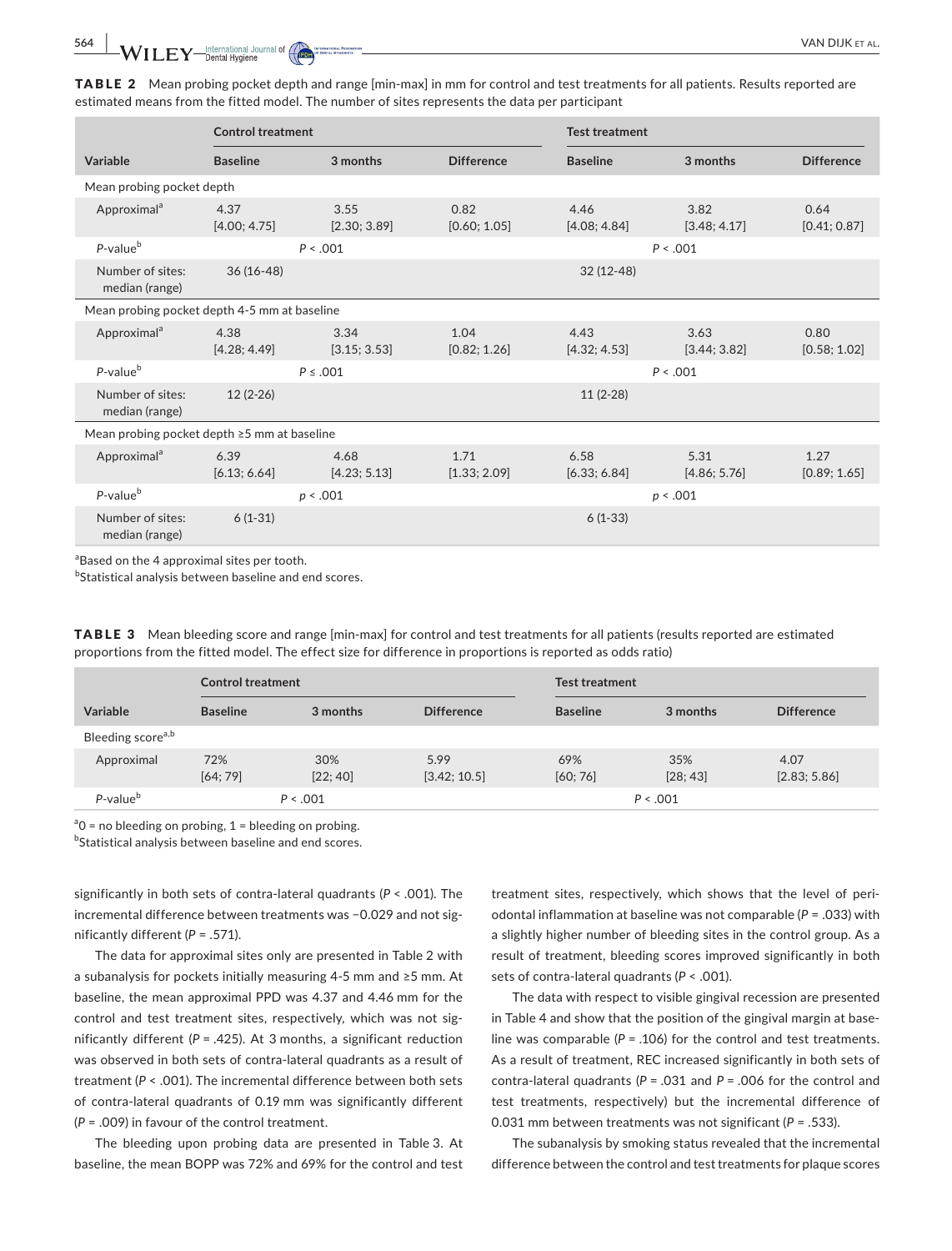**|** VAN DIJK et al. **565**

TABLE 4 Mean visible recession and range [min-max] in mm for control and test treatments for all patients (results reported are estimated means from the fitted model)

|                         | <b>Control treatment</b> |                      |                          | <b>Test treatment</b> |                      |                          |
|-------------------------|--------------------------|----------------------|--------------------------|-----------------------|----------------------|--------------------------|
| Variable                | <b>Baseline</b>          | 3 months             | <b>Difference</b>        | <b>Baseline</b>       | 3 months             | <b>Difference</b>        |
| Visible recession       |                          |                      |                          |                       |                      |                          |
| Approximal              | 0.063<br>[0.00; 0.12]    | 0.17<br>[0.04; 0.29] | 0.10<br>$[-0.20; -0.01]$ | 0.12<br>[0.06; 0.18]  | 0.25<br>[0.12; 0.38] | 0.13<br>$[-0.23; -0.04]$ |
| $P$ -value <sup>a</sup> | $P = .031$               |                      |                          | $P = .006$            |                      |                          |

<sup>a</sup>Statistical analysis between baseline and end scores.

TABLE 5 Mean incremental differences and range [min-max] of change in outcome from baseline to 3 months between control and test treatments in outcomes in relation to smoking status (0 = participants who had not smoked for at least 1 year; 1 = smokers who smoke 1-10 cigarettes a day; 2 = smokers who smoke more than 10 cigarettes a day) and overall patients (overall)

|                                                                                        | <b>Smoking status</b>                  |                                        |                                          |                                    |
|----------------------------------------------------------------------------------------|----------------------------------------|----------------------------------------|------------------------------------------|------------------------------------|
| Variable                                                                               | $\mathbf{0}$                           | $\mathbf{1}$                           | $\overline{2}$                           | Overall                            |
|                                                                                        | $N = 15$                               | $N = 4$                                | $N = 6$                                  | $N = 25$                           |
| Difference average approximal probing<br>pocket <sup>a</sup> depth on all observations | 0.27<br>[0.10; 0.43]<br>$P = .002$     | 0.15<br>$[-0.14; 0.45]$<br>$P = .305$  | 0.14<br>$[-0.09; 0.37]$<br>$P = .234$    | 0.19<br>[0.05; 0.23]<br>$P = .009$ |
| Difference average approximal probing<br>pocket depth 4-5 mm at baseline <sup>a</sup>  | 0.17<br>$[-0.08; 0.43]$<br>$P = 0.172$ | 0.29<br>$[-0.16; 0.75]$<br>$P = 0.194$ | 0.26<br>$[-0.10; 0.61]$<br>$P = .154$    | 0.24<br>[0.03; 0.45]<br>$P = .025$ |
| Difference average approximal probing<br>pocket depth ≥5 mm at baseline <sup>a</sup>   | 0.80<br>[0.26; 1.33]<br>$P = .005$     | 0.56<br>$[-0.39; 1.51]$<br>$P = .239$  | $-0.05$<br>$[-0.73; 0.62]$<br>$P = .873$ | 0.43<br>[0.01; 0.86]<br>$P = .047$ |
| Difference Bleeding Score <sup>b</sup>                                                 | 1.57                                   | 1.48                                   | 1.38                                     | 1.47                               |
|                                                                                        | [0.90; 2.73]                           | [0.80; 2.74]                           | [0.78; 2.42]                             | [1.05; 2.06]                       |
|                                                                                        | $P = .112$                             | $P = .215$                             | $P = .267$                               | $P = 0.024$                        |
| Difference Visible Recession <sup>a</sup>                                              | 0.025                                  | 0.030                                  | 0.039                                    | 0.031                              |
|                                                                                        | $[-0.098; 0.147]$                      | $[-0.189; 0.249]$                      | $[-0.135; 0.212]$                        | $[-0.070; 0.133]$                  |
|                                                                                        | $P = .680$                             | $P = .779$                             | $P = .650$                               | $P = .533$                         |
| Difference Plaque Score <sup>a</sup>                                                   | $-0.129$                               | 0.035                                  | 0.006                                    | $-0.029$                           |
|                                                                                        | $[-0.255; -0.003]$                     | $[-0.190; 0.261]$                      | $[-0.172; 0.185]$                        | $[-0.134; 0.075]$                  |
|                                                                                        | $P = .045$                             | $P = .751$                             | $P = .942$                               | $P = .571$                         |

<sup>a</sup>A positive effect size indicates that the control treatment has a bigger effect with respect to baseline than the new treatment.

 $^{\rm b}$ Effect size is reported in an odds ratio. An OR larger than 1 indicates that the control treatment has a better effect with respect to baseline than the treatment.

*p* values in bold are considered statistically significant.

was significant in non-smokers (diff = −0.129, *P* = .045, see Table 5). The observed difference between treatment modalities for PPD was particularly present in the non-smokers (0.27 mm, *P* = .002). The subanalysis by initial PPD showed that pockets initially measuring ≥5 mm were the main contributors to this observed incremental difference (0.43 mm, *P* = .047) which was also mainly present in nonsmokers (0.80 mm, *P* = .005). The incremental change from baseline with respect to BOPP as expressed in the odds ratio was significant in favour of the control treatment (*P* = .024, see Table 5). Smoking status did not appear to have an effect on this outcome. Neither did smoking status appear to have an effect on REC as an outcome.

At the 3-month evaluation, participants were asked, using a 5 point Likert scale, about the additional burden of the extra bi-weekly visits for the subgingival lavage; 1 participant agreed, 5 disagreed and 10 fully disagreed while 9 indicated having no opinion. These results indicate that most participants did not experience the additional visits as a problem. No adverse events were reported by the participants.

### **4** | **DISCUSSION**

The aim of the present study was to evaluate the effect of a newly developed pocket irrigator/evacuator in patients with untreated adult periodontitis and to compare the outcome with CPT, using ultrasonic and hand instruments. The outcome of this study shows that a significant improvement in PPD, and PI and BOPP scores were obtained.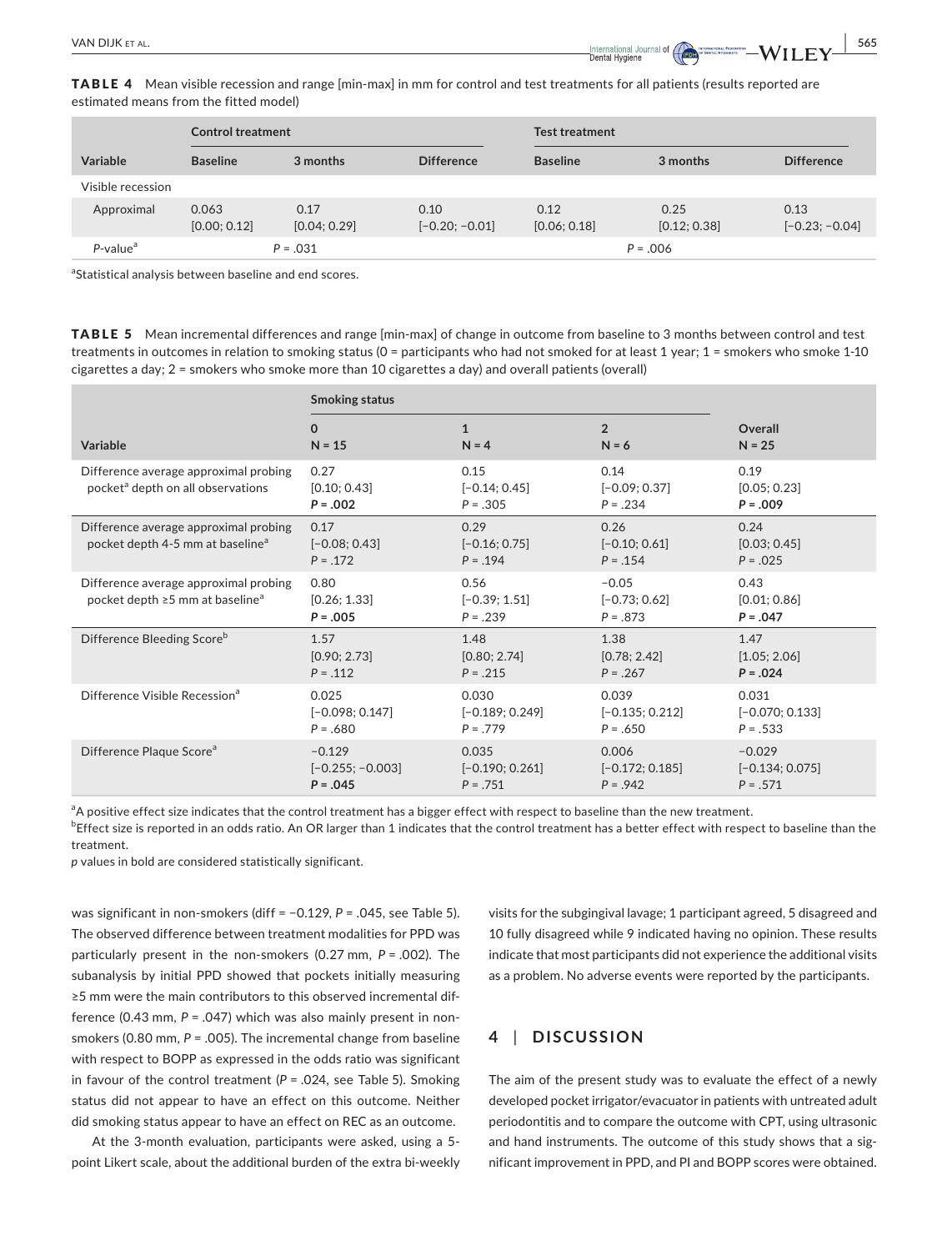**566 WII.EY** International Journal of **Case, by Course, and Contact and Contact Service Contact Service Contact Service Contact Property CAN DIJK ET AL.** 

The incremental difference between contra-lateral sides was, however, significant for the decrease in PPD and BOPP scores in favour of the CPT (Table 2). The absence of a difference in REC indicates that the reduction in PPD is probably the result of a gain in clinical attachment level. The results were likely not influenced by the level of self-care because incremental differences in plaque scores were comparable in both sets of contra-lateral quadrants. Optimal supragingival plaque control was secured through individual oral hygiene instruction as is evident from the plaque scores, which dropped in both the control and test quadrants with 70%. In addition, all participants in the present study were subjected to supragingival scaling.

The mean reduction in PPD for the control treatment, which represented conventional active periodontal therapy, in pockets of ≥5 mm was 1.71 mm. This compares favourably with the estimated mean outcome of subgingival debridement as estimated in a metaanalysis by Van der Weijden & Timmerman.<sup>18</sup> These authors calculated that in pockets≥ 5 mm, a mean decrease of 1.18 mm in probing pocket depth may be expected. The mean results for the control treatment can also be considered comparable to those reported by Cobb.19 Based on various clinical studies published over several decades, he calculated the mean reduction in PPD for pockets initially measuring 4-6 mm to be 1.29 and 2.16 mm for pockets of ≥7 mm. Also for the test treatment, the mean reduction of 1.27 mm in pockets of ≥5 mm is comparable to above-mentioned average outcomes.

Rinsing alone has been found to be an ineffective means of penetrating into periodontal pockets. Subgingival irrigation devices are suggested to improve access to pockets.<sup>20</sup> The intentional irrigation of a gingival crevice or pocket, with the point of delivery directed below the gingival margin, aims at disrupting bacterial colonization and growth. Lainson et al<sup>21</sup> suggest that improved gingival health after oral irrigation may be the result of altered microbial viability, while Hagiware et al<sup>22</sup> show that pocket irrigation by distilled water is potentially effective in eliminating subgingival plaque. The 2 approaches for the application of subgingival irrigation are either daily irrigation by the patient as part of a home-based oral hygiene programme and periodic, professionally administered application of irrigation.<sup>23</sup>

The present study evaluated subgingival irrigation/evacuation as a monotherapy in the treatment of periodontitis for which there is a paucity of data available. When aimed perpendicular to the tooth long axis, an irrigation device creates 2 zones of hydrokinetic activity which aid in the removal of plaque and debris. The first zone is due to the initial direct impact of spray against the tooth. A second zone is created by the deflection of spray from the tooth surface and results in a flushing action. The turbulence is further heightened as a portion of the stream impacting on the specimen bounces back into the emerging stream. $^{24}$  As irrigation does not routinely project fluid into deep pockets, devices usually provide a pulsating stream of water that incorporates a compression and interpulse decompression phase. The decompression phase is included to facilitate the displacement of debris and bacteria. A continuous flow of water would cause constant tissue compression and impede the escape of contaminants.25 The novel IED in the present study goes beyond a decompression phase and utilizes a high-frequency change in

evacuation and irrigation to cause a hydrokinetics turbulence with the intention to flush out the subgingival biofilm.

Smoking is also implicated as a factor that reduces the effectiveness of treatment. It appears that smokers may respond to non-surgical periodontal therapy less favourably than non-smokers, especially in terms of probing depth and bone level. When the effect of the level of cigarette consumption is considered, it seems that the response to periodontal therapy is related to the amount of cigarettes smoked.<sup>26</sup> In agreement with this, the present study showed that the largest incremental difference in PPD was observed in nonsmokers. At baseline, there was no significant difference between the BOPP scores of smokers and non-smokers. This observation is in agreement with Van der Weijden et al, $^{27}$  who also found no statistically significant differences between smokers and non-smokers regarding the mean percentage of sites that bled upon probing in untreated periodontitis patients. Recently, Ramseier et al<sup>28</sup> observed in patients enrolled in supportive periodontal therapy for at least 5 years that, concomitantly with an increased prevalence of residual pockets, smokers demonstrate a lower mean BOPP. In the present study, no significant incremental difference in treatment response between smokers and non-smokers was observed.

### **4.1** | **Limitation**

- **-** Penetration into deep pockets may have been easier than into moderate pockets because of the more advanced tissue inflammation in the former.<sup>29</sup> However, the results of this study did not show a predictable factor in enhanced penetration of the irrigation fluid to the bottom of the pocket. The major difference between the control and test treatments was found in pockets of ≥5 mm, which include deep pockets (Table 5).
- **-** Application of the irrigator/evacuator was combined with supragingival scaling and polishing which may also have impacted the subgingival biofilm.<sup>30</sup>
- **-** With conventional active periodontal therapy, the supragingival and subgingival biofilm and the calculus are mechanically removed by scaling and root planing. $31$  Possibly, the lack of calculus removal negatively affected the outcome of irrigator/evacuator therapy. On the other hand, Listgarten  $\&$  Ellegaard<sup>32</sup> show that epithelial adhesion in principle can take place on calculus. The root cementum of periodontitis involved teeth has been shown to contain cytotoxic products of bacterial origin, that is endotoxins, which have been suggested to prevent proper healing following periodontal therapy.<sup>33</sup> With the irrigator/evacuator, no diseased cementum was removed. However, endotoxin is lightly bound to the root surface and therefore may be easily removed by a turbulence streaming phenomenon.<sup>34</sup>

### **4.2** | **Future research considerations**

Where the present study did not support the irrigator/evacuator as monotherapy over CPT, subgingival lavage may be of value when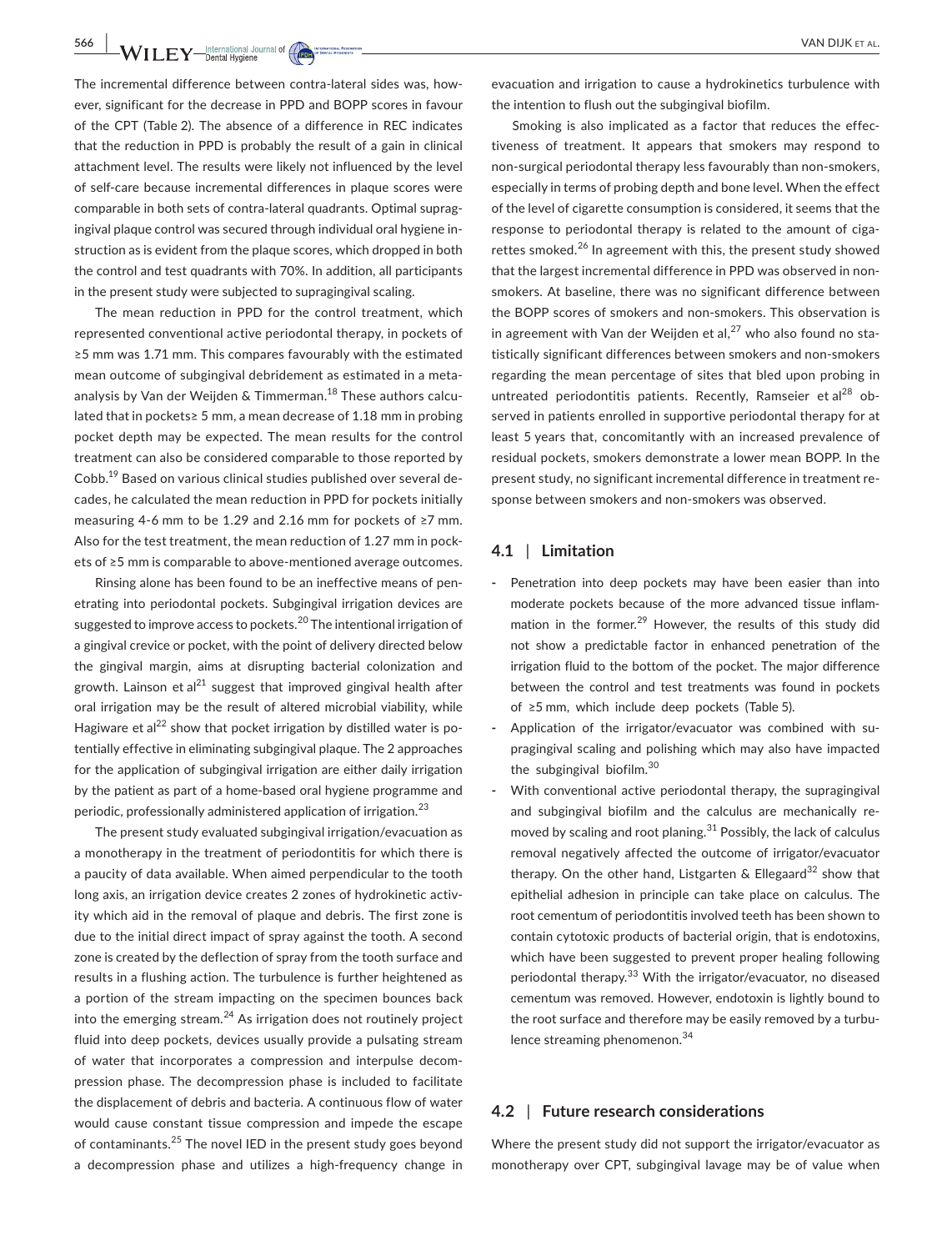root planing is less than ideal due to anatomy or other factors. The irrigator/evacuator may play a role in the treatment of gingivitis and maintenance of periodontal patients.<sup>12</sup> Research should assess whether multiple in-office irrigation appointments provide a substantial benefit beyond root planing in these patient categories. Lastly, the potential of producing soft tissue injury is critical to an evaluation of the risk/benefit ratio.

### **5** | **CONCLUSION**

Oral hygiene instructions, supragingival prophylaxis and subgingival lavage with the IED resulted in a significant reduction in PPD and BOPP. However, the effect does not reach the results of CPT which included the subgingival use of ultrasonic and hand instruments.

### **6** | **CLINICAL RELEVANCE**

### **6.1** | **Scientific rationale for the study**

Meticulous subgingival debridement with manual and ultrasonic instruments is a difficult and time-consuming procedure. The endpoint of periodontal therapy is to produce a root surface that is biologically acceptable for a healthy attachment.

#### **6.2** | **Principal findings**

At the 3-month post-treatment visit, PPD significantly improved for both treatment modalities. However, the results for the monotherapy with the IED were less pronounced.

### **6.3** | **Practical implications**

The results are applicable for patients with adult periodontitis. The IED does not treat periodontal disease as effectively as CPT. A likely explanation is that the new device does not remove subgingival calculus. However, the observed treatment effect encourages further research.

### **ACKNOWLEDGEMENTS**

The authors acknowledge the support of the team of the Clinic for Periodontology Groningen for their efforts and support of this clinical study. Also, Nienke Hennequin-Hoenderdos and Dagmar Else Slot are acknowledged for their critical feedback on the draft of the manuscript.

### **CONFLICT OF INTEREST**

The pocket irrigator has been developed by L.J. Van Dijk. The other authors declare that they have no conflict of interests.

#### In Memoriam

It is ironic that on the exact night the first version of this manuscript was finished and shortly before the corresponding author submitted it to this Journal, the first author passed away. Dr. Johan van Dijk developed during his career the product tested in this study with the intention to perform pain-free subgingival debridement with a device that is easy to use and comfortable for the patient. Johan graduated as a dentist in 1970 and shortly thereafter went abroad for specialist training in periodontology in Portland Oregon, USA. Upon his return, Johan became a staff member at the Department of Periodontology of the University of Groningen and obtained his PhD in 1979. In 1983, together with a colleague, he was the first to open a referral practice dedicated to Periodontology in The Netherlands. Its organizational structure has become the blueprint for many of the periodontal practices that opened their doors in later years. Johan was also the initiator and first chairman of a society that now joins the periodontists who are accredited by the Dutch Association of Periodontology. We will miss Johan's optimism and drive for our profession.

### **ORCID**

*G. A. Van der Weijden* <http://orcid.org/0000-0002-5075-8384>

#### **REFERENCES**

- 1. Chapple IL, Van der Weijden F, Doerfer C, et al. Primary prevention of periodontitis: managing gingivitis. *J Clin Periodontol*. 2015;42(Suppl 16):S71-S76.
- 2. Chapple IL, Bouchard P, Cagetti MG, et al. Interaction of lifestyle, behaviour or systemic diseases with dental caries and periodontal diseases: consensus report of group 2 of the joint EFP/ORCA workshop on the boundaries between caries and periodontal diseases. *J Clin Periodontol*. 2017;44(Suppl 18):S39-S51.
- 3. Petersen PE, Ogawa H. The global burden of periodontal disease: towards integration with chronic disease prevention and control. *Periodontol 2000*. 2012;60:15-39.
- 4. Kassebaum NJ, Bernabé E, Dahiya M, Bhandari B, Murray CJ, Marcenes W. Global burden of severe periodontitis in 1990- 2010: a systematic review and meta-regression. *J Dent Res*. 2014;93:1045-1053.
- 5. Tonetti MS, Jepsen S, Jin L, Otomo-Corgel J. Impact of the global burden of periodontal diseases on health, nutrition and wellbeing of mankind: a call for global action. *J Clin Periodontol*. 2017;44:456-462.
- 6. Van der Sluijs M, Van der Sluijs E, Van der Weijden F, Slot DE. The effect on clinical parameters of periodontal inflammation following non-surgical periodontal therapy with ultrasonics and chemotherapeutic cooling solutions: a systematic review. *J Clin Periodontol*. 2016;43:1074-1085.
- 7. Drisko CH. Nonsurgical periodontal therapy. *Periodontol 2000*. 2001;25:77-88.